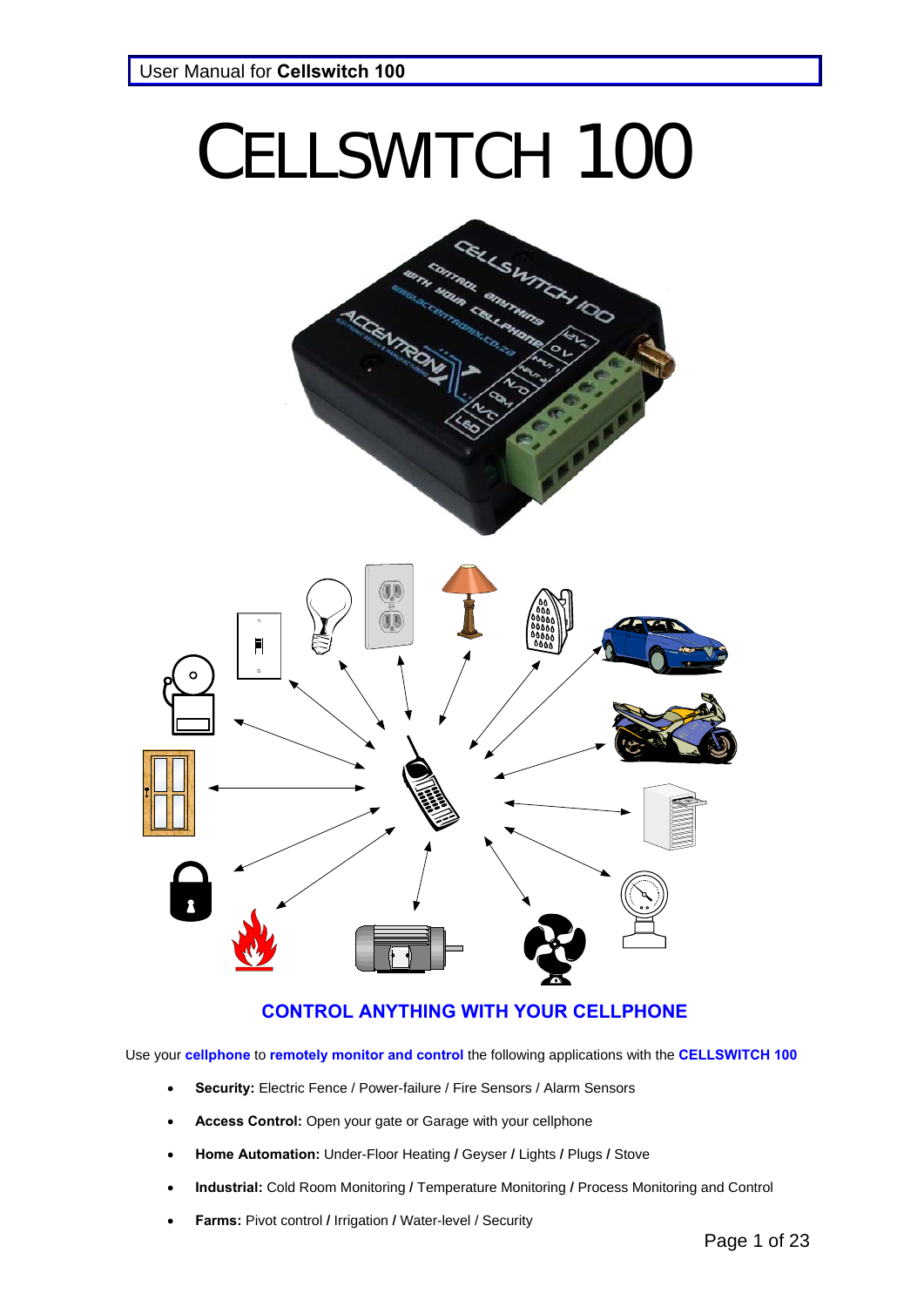#### **How does it work?**

The Cellswitch is a kind of cellphone you connect to an electronic appliance or device to enable you to communicate with it using your own cellphone. You insert a pre-paid or contract sim card into the Cellswitch and communicate with by sending it a SMS or by simply calling it, as you would SMS or call your friend.

When the Cellswitch recognise your SMS or cellphone number it will respond in a certain way.

Any Vodacom or MTN sim card may be used.

#### **How easy is it to use?**

Your cellphone communicates directly to your Cellswitch 100 with easy to understand SMS commands.

Simply type a SMS with the words **1234.On** and send it to the cellphone number of your Cellswitch and your lights, geyser, irrigation system etc will switch on from any where in the world!!!

#### Simply SMS **1234.Off** to switch it off again!

Connect your Cellswitch to your gate or garage door and call it. You can now get access to your property or open the gate for the garden service without even being there.

The call is free as the Cellswitch does not answer the call but simply recognises the calling number and disconnects the call automatically. Please note the Caller Line Identification must be enabled on your cellphone.

#### **What about security?**

Your Cellswitch will ONLY respond to you and your family's saved cellphone numbers.

The **1234** in front of every SMS command is a private PIN number that you can change whenever you want.

#### **How easy is it to program?**

Simply log onto our secure, easy to use website https://cellswitch.accentronix.co.za, register as a user, register your Cellswitch 100 by using the cellphone number of the sim card you are using and follow the easy to understand instructions.

This method is great for a body corporate to add and remove security access control cellphone numbers at security complexes. This eliminates the need for remote controls as the Cellswitch can remember up to 500 cellphone numbers. Every time someone moves in or out, the body corporate simply log onto our website, add or remove those people's cellphone numbers, hit update and DONE!

#### **How many different devices can I monitor and control?**

With the Cellswitch 100 you can monitor two different devices and control one at the same time. In other words you can monitor your alarm system, mains power and open and close your gate with a single device.

When your alarm trips, it will SMS and call you, your family and your neighbours notifying them someone is busy breaking into your house. You can then phone your neighbour and open the gate for him remotely to go and investigate the situation.

#### **Getting Started:**

**Step 1 >** USING YOUR CELLPHONE ensure that the PIN number of the SIM card is disabled and there is airtime available on the SIM card before inserting it into the Cellswitch.

**Step 2 >** Connect a switch or sensor between +12Vdc and Input 1.

**Step 3>** Connect a 12Volt light or electronic appliance/device between +12Vdc and Relay COMMON. Connect Relay N/O (Normally Open) to 0Volt.

**Step 4>** Connect Power. The LED will turn on for a couple of seconds and then start to flash.

**Step 5>** Phone the number of the sim card inserted into the Cellswitch. You will hear the relay 'click click' on the Cellswitch and your call will automatically be disconnected.

**Step 6>** Send a SMS with the text 1234.On to the Cellswitch and the relay will 'click' only once this time, staying on. In both steps 5 and 6 you will receive a confirmation SMS back from the Cellswitch.

**Step 7>** Log onto https://cellswitch.accentronix.co.za/ to setup the device. This is a free service we offer to remotely program and manage the Cellswitch from our secure, easy to use website.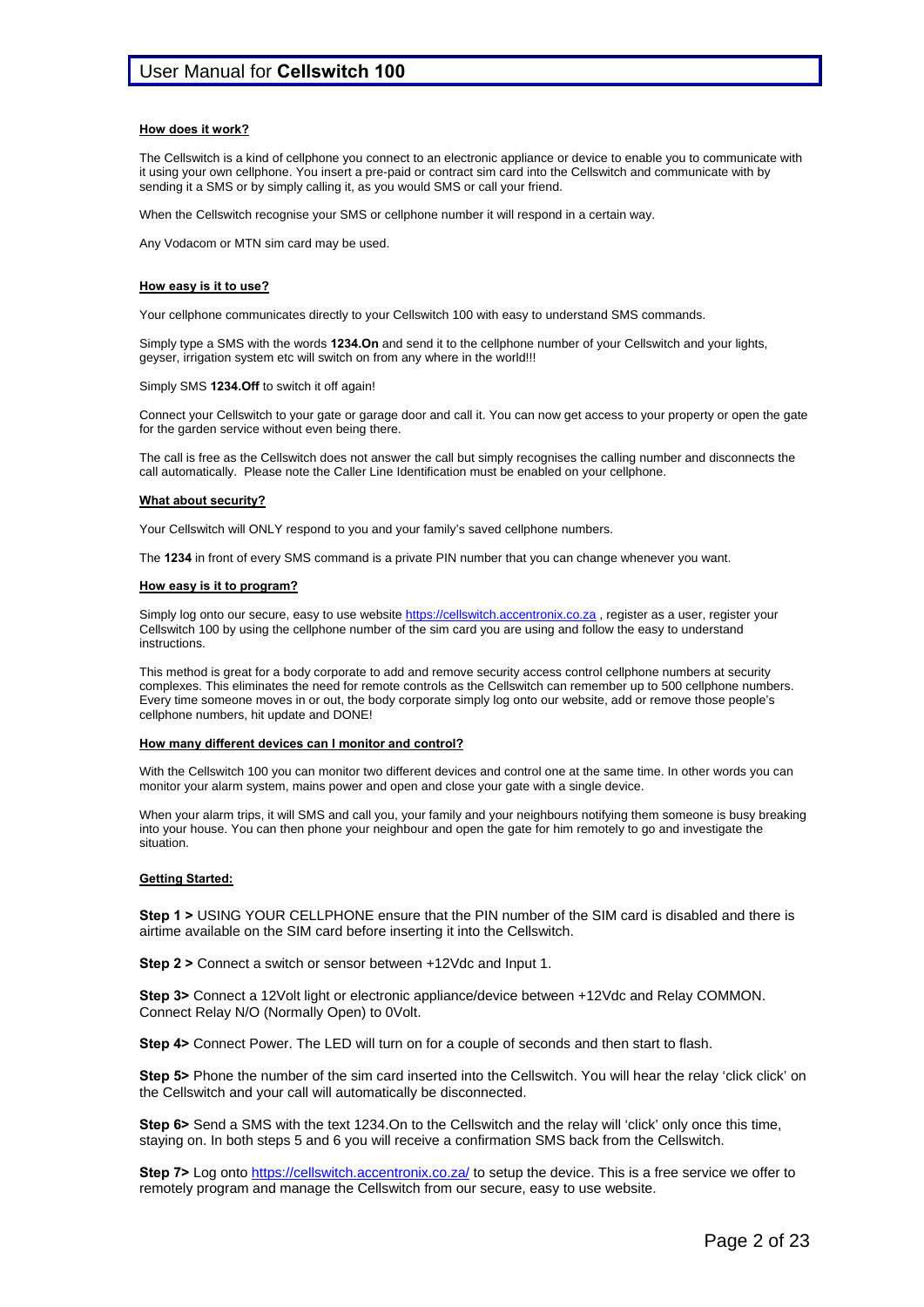**Important:** Please read this information BEFORE installing the equipment.



#### **Intended Users**

This manual is to be available to all persons who are required to install or configure equipment described herein, or any other associated operation.

The information given is intended to highlight safety issues, and to enable the user to obtain maximum benefit from the equipment.

#### **Personnel**

Installation and maintenance of the equipment should be carried out by qualified personnel. A qualified person is someone who is technically competent and familiar with all safety information and established safety practices; with the installation process, operation and maintenance of this equipment; and all the hazards involved.

#### **Hazards**

Warning! Failure to observe the following will constitute an Electrical Shock Hazard.

- The power supply connected to this equipment must be permanently earthed.
- Before working on the equipment, ensure isolation of the mains supply.
- When replacing a unit in an application and before returning to use, it is essential that all parameters for the product's operation are correctly installed.
- This equipment contains electrostatic discharge (ESD) sensitive parts. Observe static control precautions when handling and installing this product.

#### **Equipment Inspection**

- Check for signs of transit damage
- Check that the power supply and peripheral connected to this device conforms to the specified ratings as described in this document.
- If the unit is not being installed immediately, store unit in a well-ventilated place away from high temperature, humidity, dust, or metal particles.

#### **Foreword**

- This manual contains text, diagrams and explanations which will guide the reader in the correct installation and operation of the Cellswitch 100 telemetry device. **This document should be read and understood before attempting to install or use the unit.**
- If in doubt at any stage of the installation of this device always consult a professional electrical engineer who is qualified and trained to the local and national standards which apply to the installation site.
- If in doubt about the operation of this device please consult the nearest **AccentroniX** distributor.
- This manual is subject to change without notice.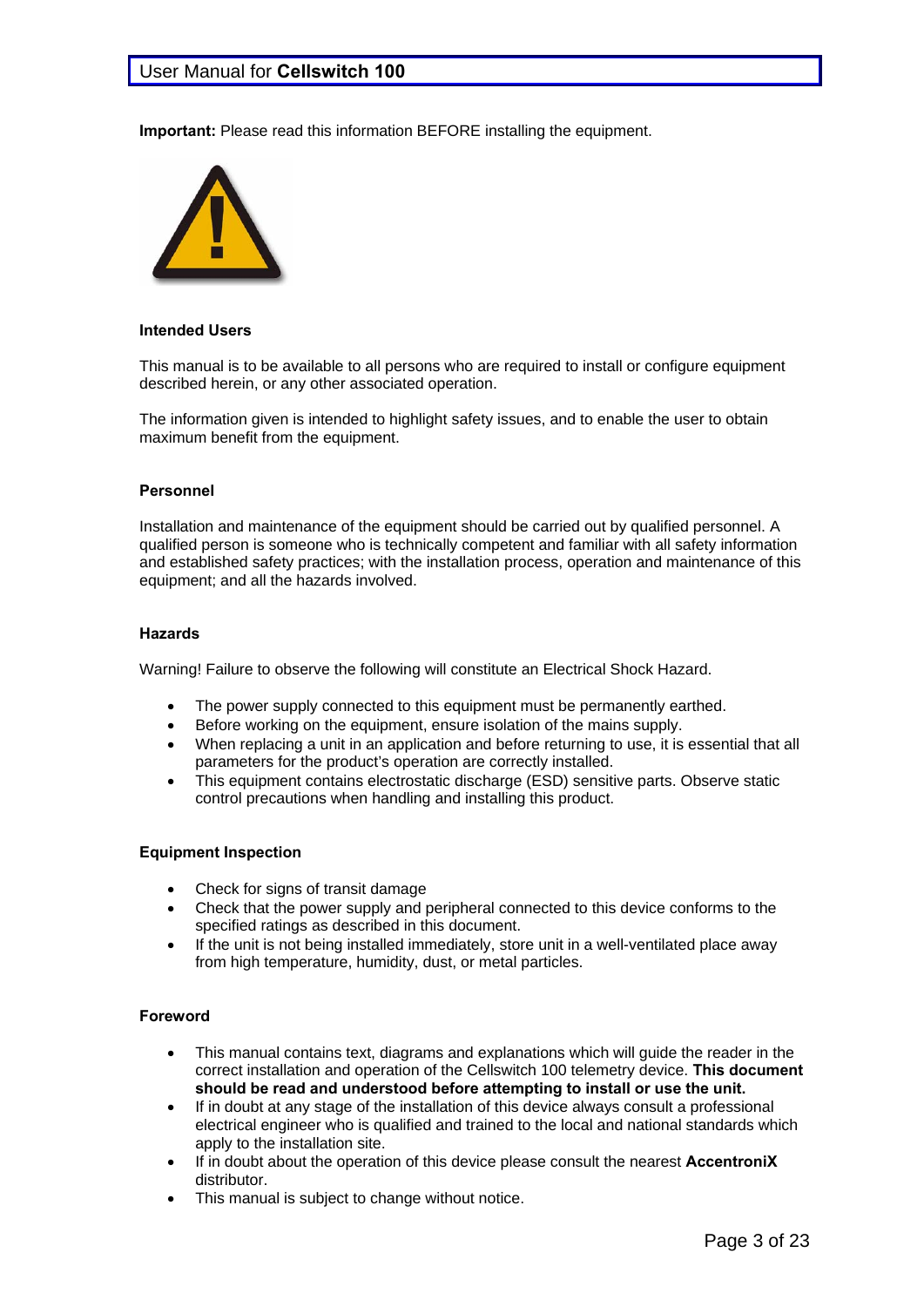# **Table of Contents**

| How does is work?                                                                                                                              | $\mathbf 2$                                                                |
|------------------------------------------------------------------------------------------------------------------------------------------------|----------------------------------------------------------------------------|
| <b>Caution</b>                                                                                                                                 | 3                                                                          |
| <b>Key Features</b>                                                                                                                            | 5                                                                          |
| <b>System Requirements</b>                                                                                                                     | 6                                                                          |
| <b>Connection Diagram</b>                                                                                                                      | 6                                                                          |
| <b>Installation</b><br><b>Power supply</b><br>Sim card<br>Antenna<br><b>Physical Dimensions</b><br><b>Digital Input</b><br><b>Relay Output</b> | 7<br>7<br>8<br>$\begin{array}{c} 8 \\ 8 \end{array}$<br>$\mathbf{9}$<br>10 |
| <b>SMS Configuration / Setup / Programming</b>                                                                                                 | 11                                                                         |
| <b>General Specification</b>                                                                                                                   | 21                                                                         |
| <b>Diagnostics</b>                                                                                                                             | 22                                                                         |
| <b>Technical Support</b>                                                                                                                       | 23                                                                         |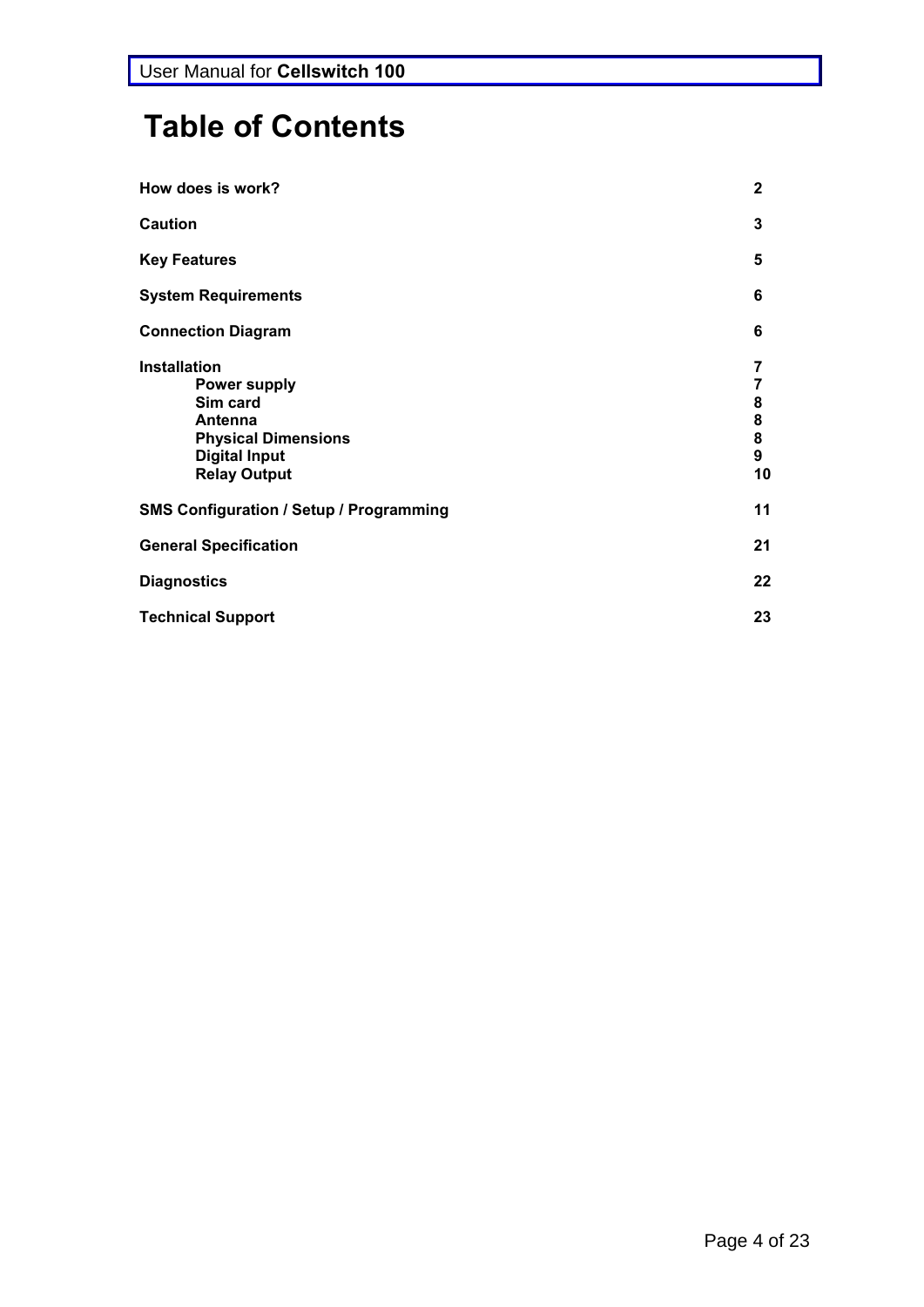# **KEY FEATURES**

| 2 x Digital Inputs                              | To monitor alarms, sensors, etc.                                                                                                                             |
|-------------------------------------------------|--------------------------------------------------------------------------------------------------------------------------------------------------------------|
| 1 x Relay Output                                | To switch lights on/off, open gate/garage, etc.                                                                                                              |
| Controllable via voice-call                     | Simply call the device with your cellphone to control the<br>output.                                                                                         |
| <b>Confirmation SMS</b>                         | The device will send a confirmation sms back to your<br>cellphone whenever it has been successfully programmed<br>or when you switched its output on or off. |
| 500 Programmable Cellphone<br>security numbers  | Up to 500 programmable cellphone numbers can be<br>recognized by the device when it is used for access control.                                              |
| Fully programmable via SMS<br>commands          | The device is programmed by sending it SMS commands<br>with your cellphone.                                                                                  |
| 5 x Programmable reporting<br>cellphone numbers | The device can SMS and call up to 5 different cellphone<br>numbers when its input is triggered.                                                              |
| Daily input/output status report                | The device can send a daily report of its status to your<br>cellphone.                                                                                       |
| Machine-to-Machine interfacing                  | Remotely connect I/O's by using two or more Cellswitches<br>to communicate with each-other.                                                                  |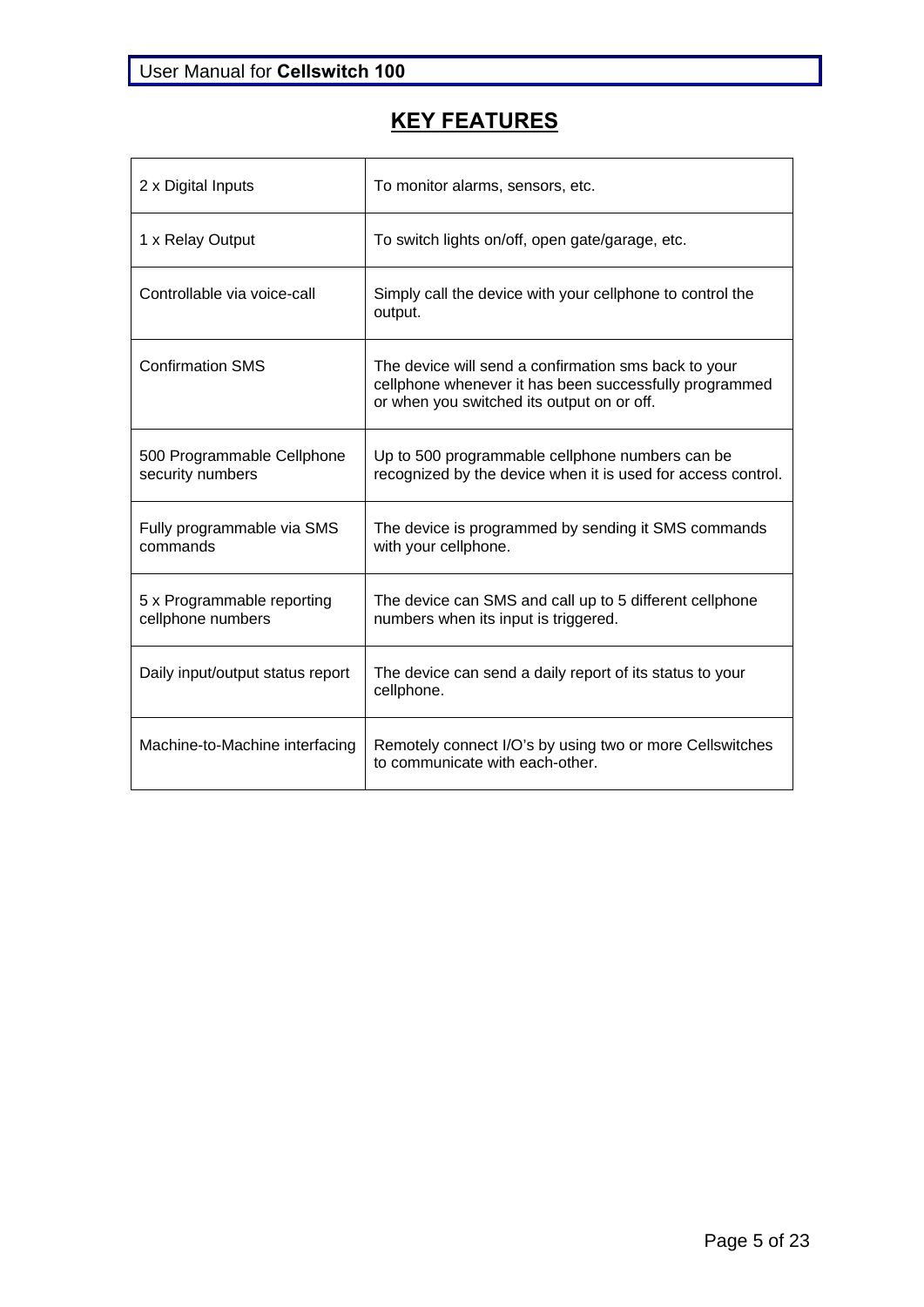## **SYSTEM REQUIREMENTS**

**Programming:** The Cellswitch is programmed by sending it sms messages from your cellphone containing specific commands. Whenever a valid command is received by the device, a confirmation sms will be sent back to you stating that the device was successfully programmed. If the device receives a random sms containing invalid data, the sms will be discarded and no sms will be sent back.

When typing a command, make sure of the capital and small letters since the command will not be recognised if typed incorrectly.

Power Supply: 12 Volt dc, 500mA.

**SIM Card:** MTN or Vodacom, Pre-paid or Contract with PIN disabled.



# **CONNECTION DIAGRAM**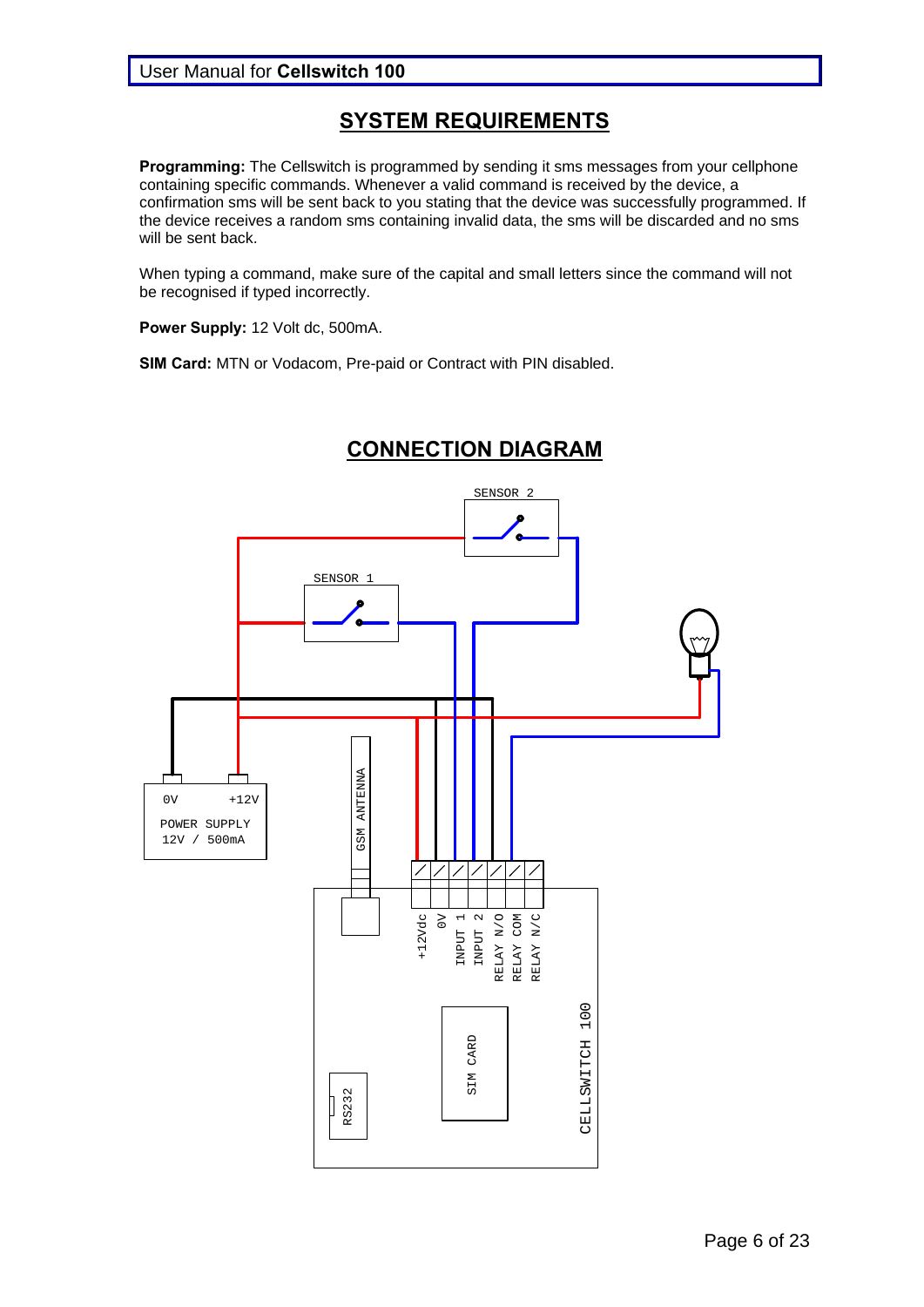# **INSTALLATION**

#### **Power Supply:**

#### **Wiring Techniques**

Wiring for the device has been designed to be safe and easy. If the user is concerned about the correct installation of these products or associated products, please contact a professional electrician who is trained to the local and national standards applicable to the installation site.

#### **Wiring Cautions**

- Do not lay I/O signal cables next to power cables or allow them to share the same trunking duct. Low voltage cables should be reliably separated or insulated with regard to high voltage cabling.
- Where I/O signal lines are used over an extended distance, consideration for voltage drop and noise interference should be made.



#### **General Specifications**

| Power supply (Regulated)                        | Minimum: 5Vdc 500mA<br>Maximum: 15Vdc 500mA         |
|-------------------------------------------------|-----------------------------------------------------|
| Max allowable momentary<br>power failure period | Less than 10ms                                      |
| <b>Average Power Consumption</b><br>at 12Vdc:   | Output Off: 25mA (300mW)<br>Output On: 45mA (540mW) |
| <b>Average Power Consumption</b><br>at 5Vdc:    | Output Off: 40mA (200mW)<br>Output On: 45mA (540mW) |
| In-Rush Current                                 | 500 <sub>m</sub> A                                  |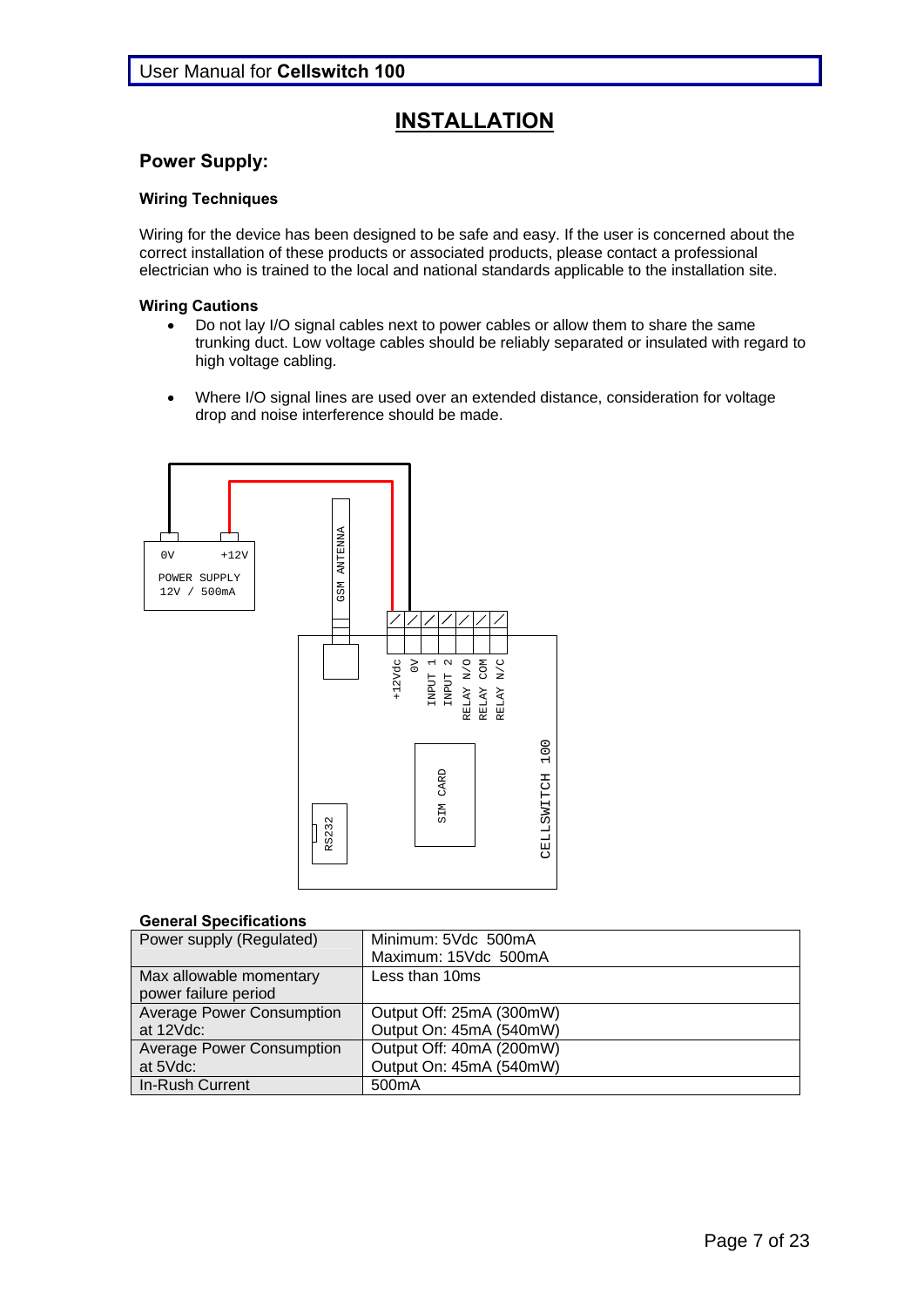## **SIM Card:**

- Use any Vodacom or MTN pre-paid or contract sim.
- Disable the sim card's pin number before installing it into the cellswitch.
- It is recommended to use a contract sim to avoid manual airtime top-up since most topup packages expire after three months if they are not re-charged at least every three months.
- We recommend the following month-to-month contract for R9.99/month especially tailored for telemetry devices at: http://www.mtn.co.za/FindaPlan/Pages/priceplan\_new001.aspx?pkg=ProData
- For more information on acquiring the above contract, please contact us.

## **Antenna:**

 Do not install the Cellswitch 100 inside a metal enclosure unless the antenna sits on the outside of the enclosure.

## **Physical Dimensions:**

- Length  $= 77$ mm
- $Width = 67mm$
- $\bullet$  Height = 28mm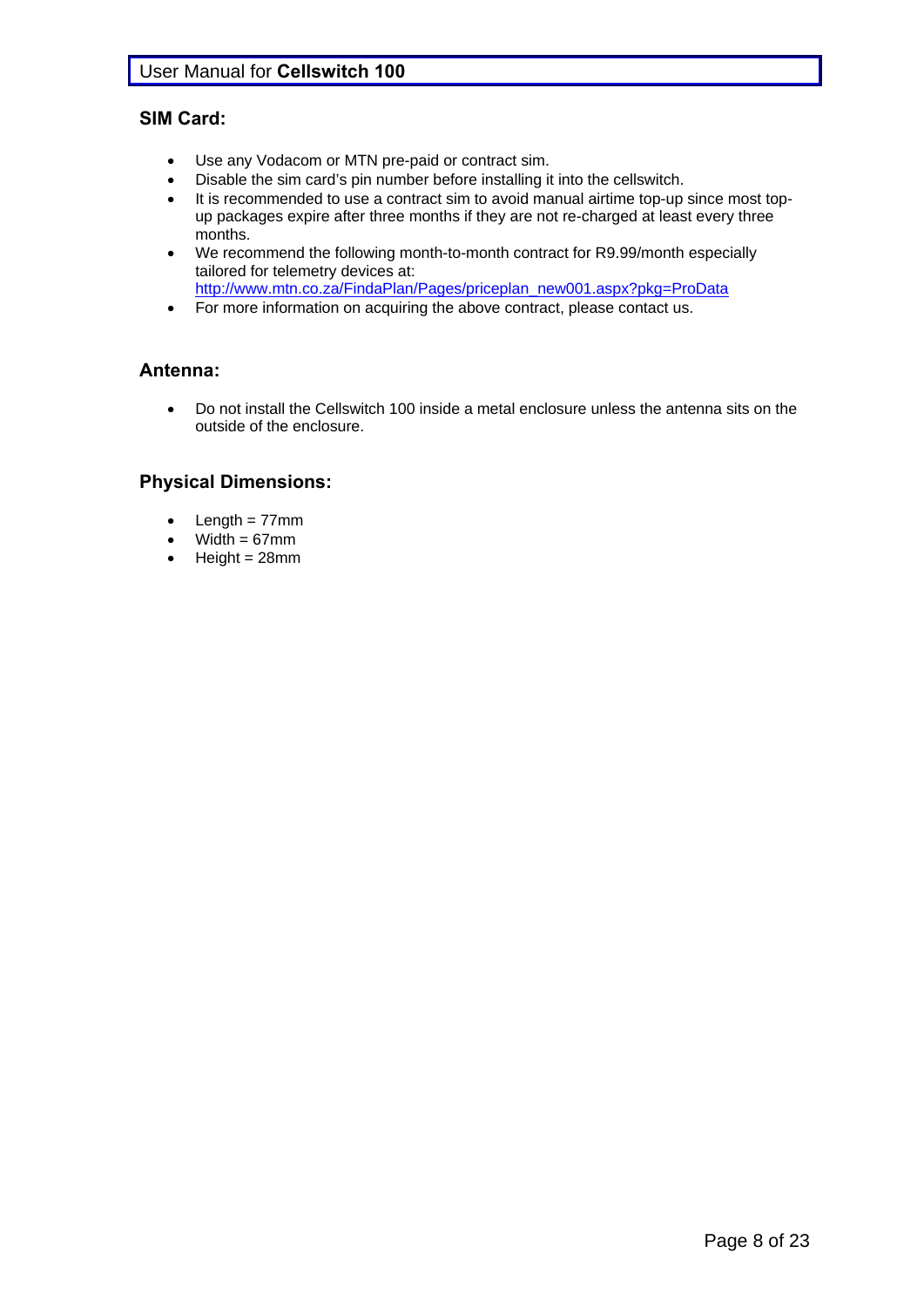## **Digital Inputs:**

- When the input is triggered either high or low it will send a SMS to the programmed reporting numbers.
- Terminal "IN" is internally pulled low. Leaving the connection open or connecting it to "0V" will indicate an "Input-Low" state.
- When connecting terminal "IN" to either "+12V" or "Vout" will indicate an "Input-High" state.
- Terminal "Vout" is internally connected to "+12V".
- Trigger voltage: Minimum = 3Vdc, Maximum = 25Vdc.

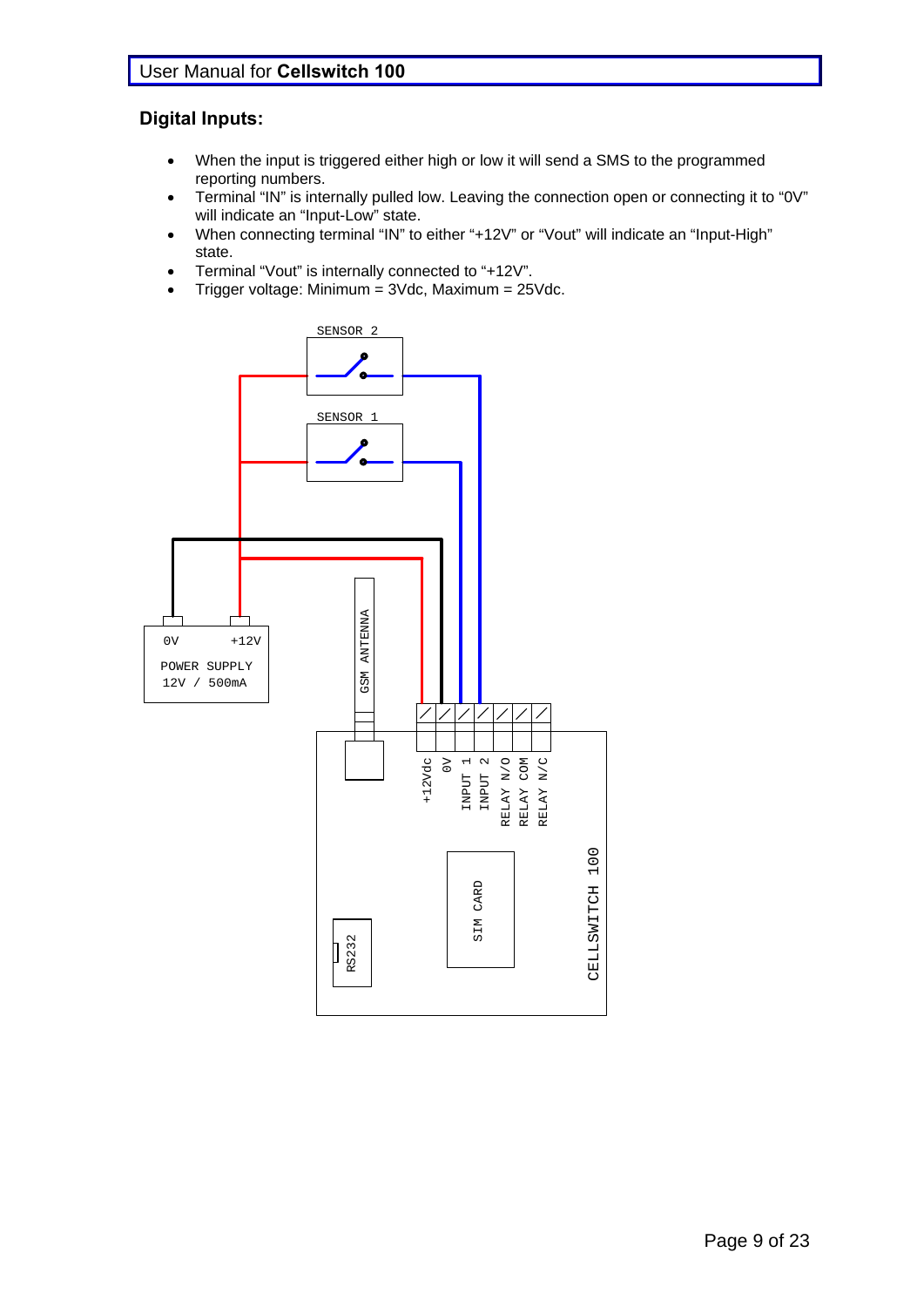## **Relay Output:**

- The output is used to switch circuits on and off and is controlled by sending a sms from your cellphone to the Cellswitch 100.
- The output can also be control by calling the Cellswitch from your cellphone. When the device receives your call it will automatically disconnect you, handling it as a missed call at no charge to you.
- The output terminals are internally connected to a 2 Amp SPDT relay.
- N/C = Normally Closed
- COM = Common
- N/O = Normally Open

| <b>Maximum Current</b> | 2 Amp          |
|------------------------|----------------|
| <b>Maximum Power</b>   | 125VA, 60Watt  |
| Maximum Voltage        | 250Vac, 220Vdc |

NB: To increase the power rating of the output, connect a 12V high-current relay or contactor to the output terminals.

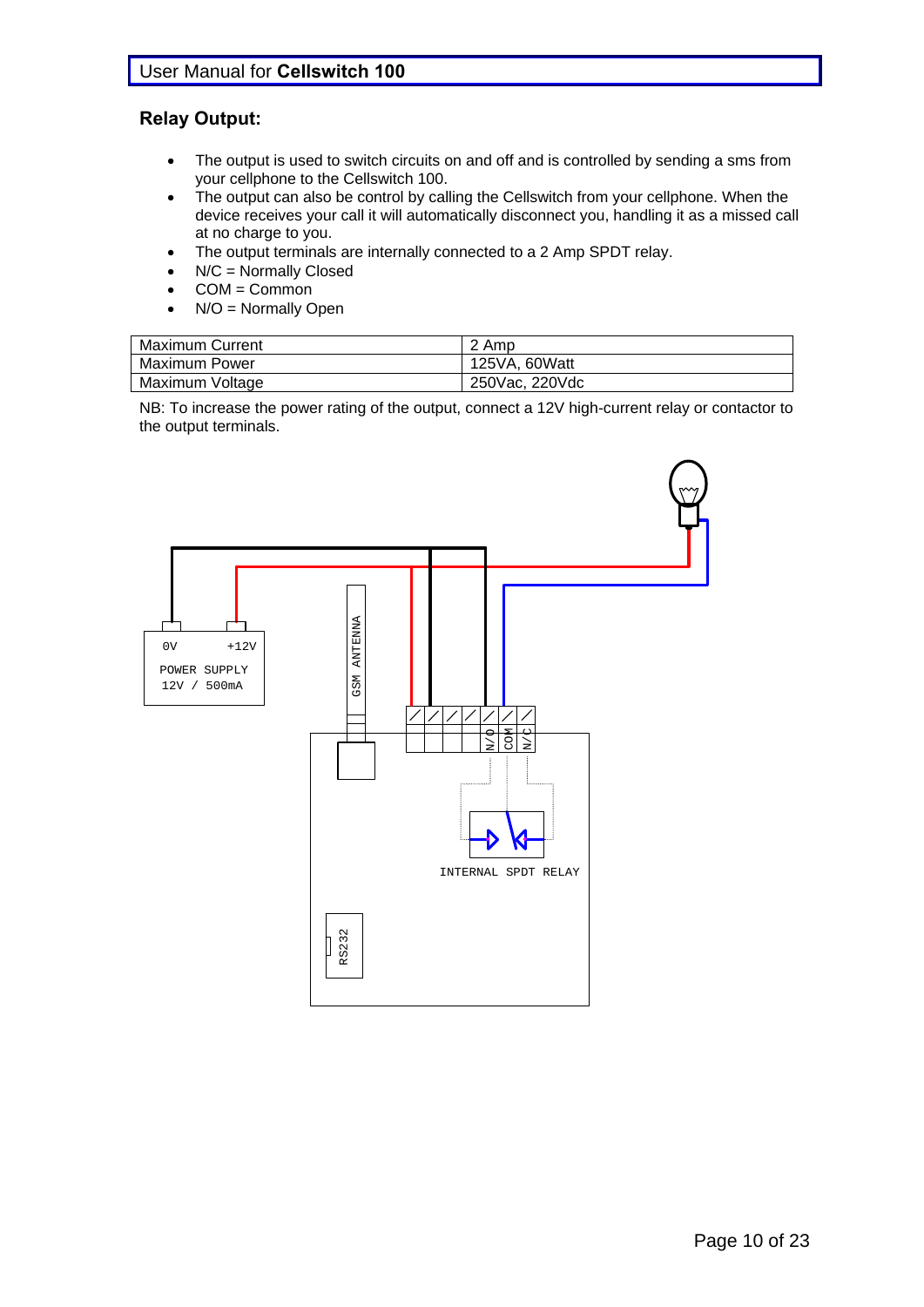## **SMS Configuration / Setup / Programming**

#### **IMPORTANT !!! PLEASE READ BEFORE ATTEMPTING TO PROGRAM THE DEVICE**

There are three different ways to program this device:

- 1.) Via our secure, easy to use, Gateway website https://cellswitch.accentronix.co.za/
- 2.) By sending it SMS commands as described below.
- 3.) By connecting the device to a RS232 port on your PC.

We recommend option 1 https://cellswitch.accentronix.co.za/ as this is a free service we offer and it is by far the easiest and most convenient. All the data is stored securely on our servers in a data centre. It is however important to understand the **SMS I/O CONTROL COMMANDS** section (right at bottom of this document)

To use the website:

- 1.) Click on the link https://cellswitch.accentronix.co.za/
- 2.) Register as a user.
- 3.) Register your device (using the cellphone number of the sim card inserted pre-paid or contract)
- 4.) Configure the device settings
- 5.) Click on update on the bottom of the screen
- 6.) Our server will connect to the device, update its settings and save it in our secure database

Option 2 and 3 at the top may be useful in the field if you are without internet connectivity and for testing the device. Please note that all settings will be overridden when using our website to program the device after programming via option 2 and 3.

## **Programming the device via SMS**

Please follow the step-by-step instructions below:

The device is programmed by sending it SMS messages from your cellphone containing specific commands. Whenever a command is received by the device, a confirmation SMS will be sent back to you stating that the device was successfully programmed. If the device receives a random SMS containing a wrong command or any other data, it will be discarded and no SMS will be sent back.

When typing a command, make sure of the capital and small letters since the command will not be recognised if typed incorrectly.

The '1234' in front of every command is the default SMS password and it is recommended to change it when setting up the device.

**GENERAL SETUP SECURITY SMS REPORTING OPTIONS DIGITAL INPUT OPTIONS OUTPUT RELAY OPTIONS SMS I/O CONTROL COMMANDS**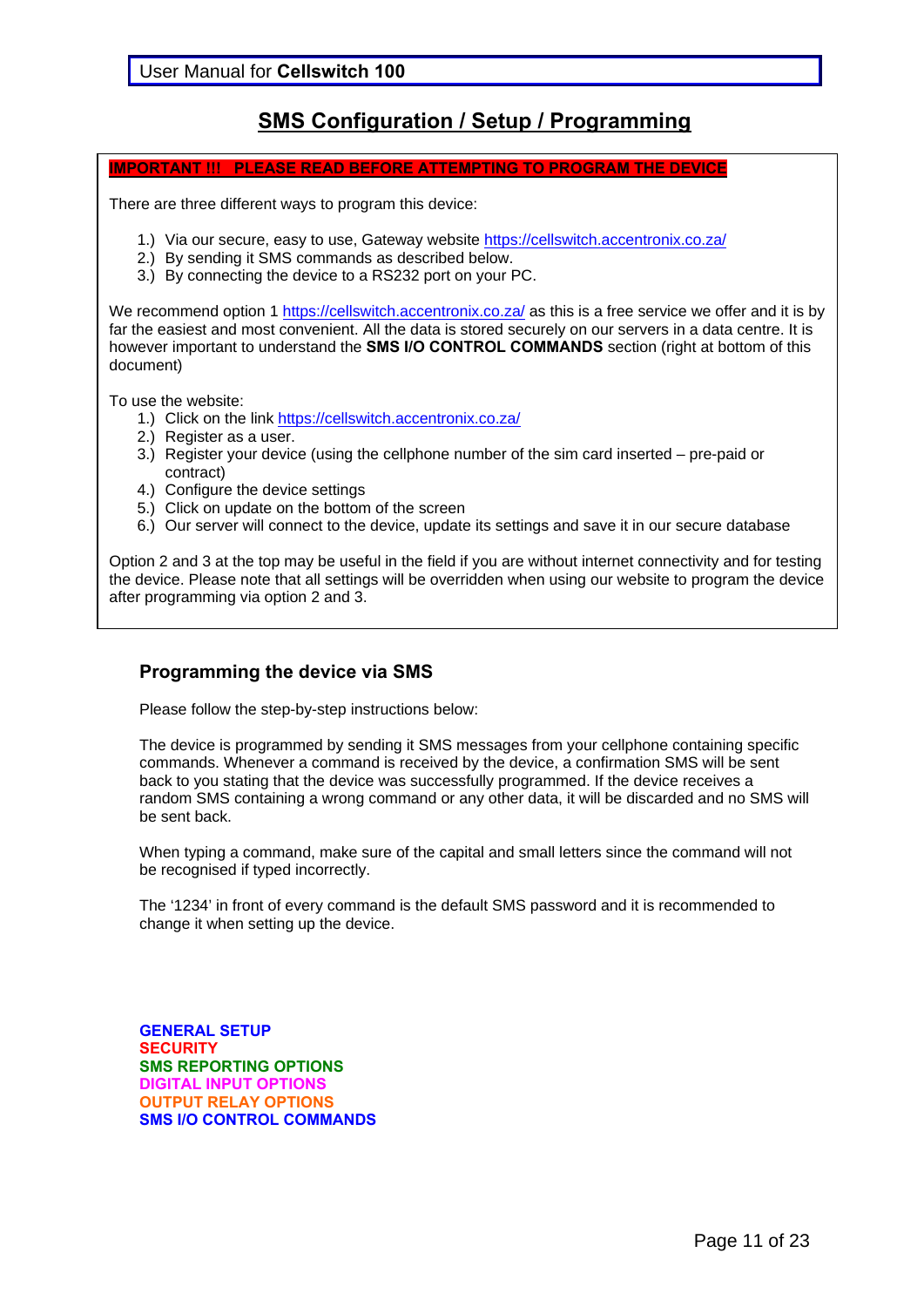**STEP 1 – Program the device's own name, cellphone number and behaviour when it is called.** 

# **GENERAL SETUP**

| 1234.F1"Cellswitch 100" | <b>Device Name (Default: Cellswitch 100)</b><br>The device's name displayed in the SMS reports. |
|-------------------------|-------------------------------------------------------------------------------------------------|
|                         |                                                                                                 |
|                         | Device's own cellphone number                                                                   |
| 1234.F2"0827727789"     | Programs the sim cards cellphone number onto the unit                                           |
|                         |                                                                                                 |
|                         | Switch the relay output when a call is received<br>(Default)                                    |
| 1234.F3a                | When a voice call is received, the relay output will be switched                                |
|                         | Enable/Disable the inputs when a call is received                                               |
| 1234.F3b                | When a voice call is received, the inputs will be enable/disabled                               |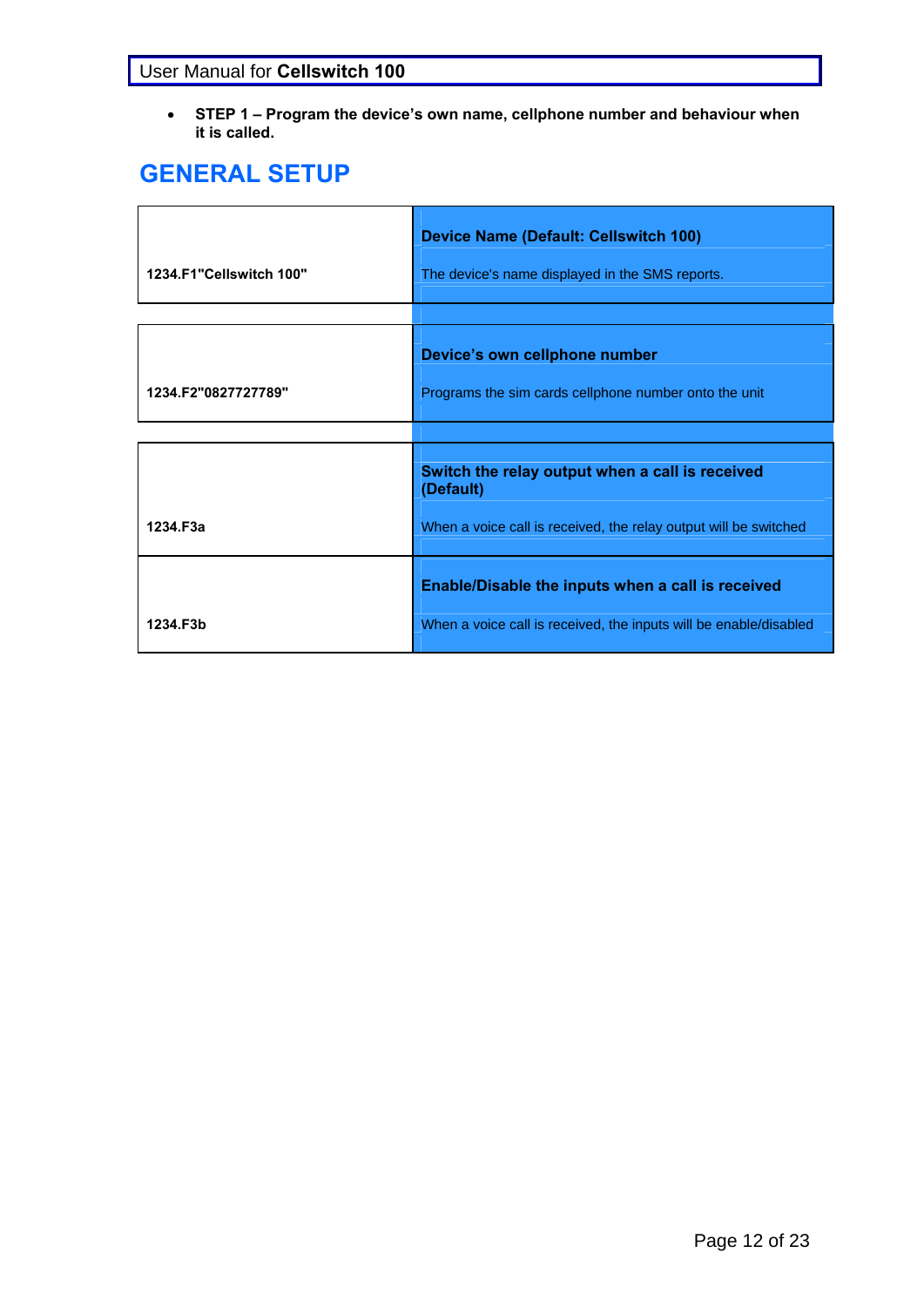**STEP 2 – Program the desired security settings.** 

# **SECURITY**

| 1234.F4a"0827727789;0825091827;" | <b>Add security numbers</b><br>When the unit is used for access or remote control. Only<br>these cellphone numbers will be accepted by the unit when it<br>is called. Note the semicolon at the end of each number.<br>Up to 8 numbers may be added in one SMS. |
|----------------------------------|-----------------------------------------------------------------------------------------------------------------------------------------------------------------------------------------------------------------------------------------------------------------|
| 1234.F4b"0827727789;0825091827;" | Delete a security number.<br>Remove the programmed security numbers using this command.<br>Note the semicolon at the end of each number.<br>Up to 8 numbers may be removed in one SMS.                                                                          |
| 1234.F4on                        | <b>Enable security</b><br>The relay output will only switch when a programmed security<br>number calls the device.                                                                                                                                              |
| 1234.F4off                       | <b>Disable security (Default)</b><br>The relay output will switch when any cellphone number calls<br>the device.                                                                                                                                                |
| 1234.F5a"5678"                   | <b>SMS programming password (Default: 1234)</b><br>Changes the default SMS password from 1234 to 5678.                                                                                                                                                          |

**F5b reserved for SIM PIN**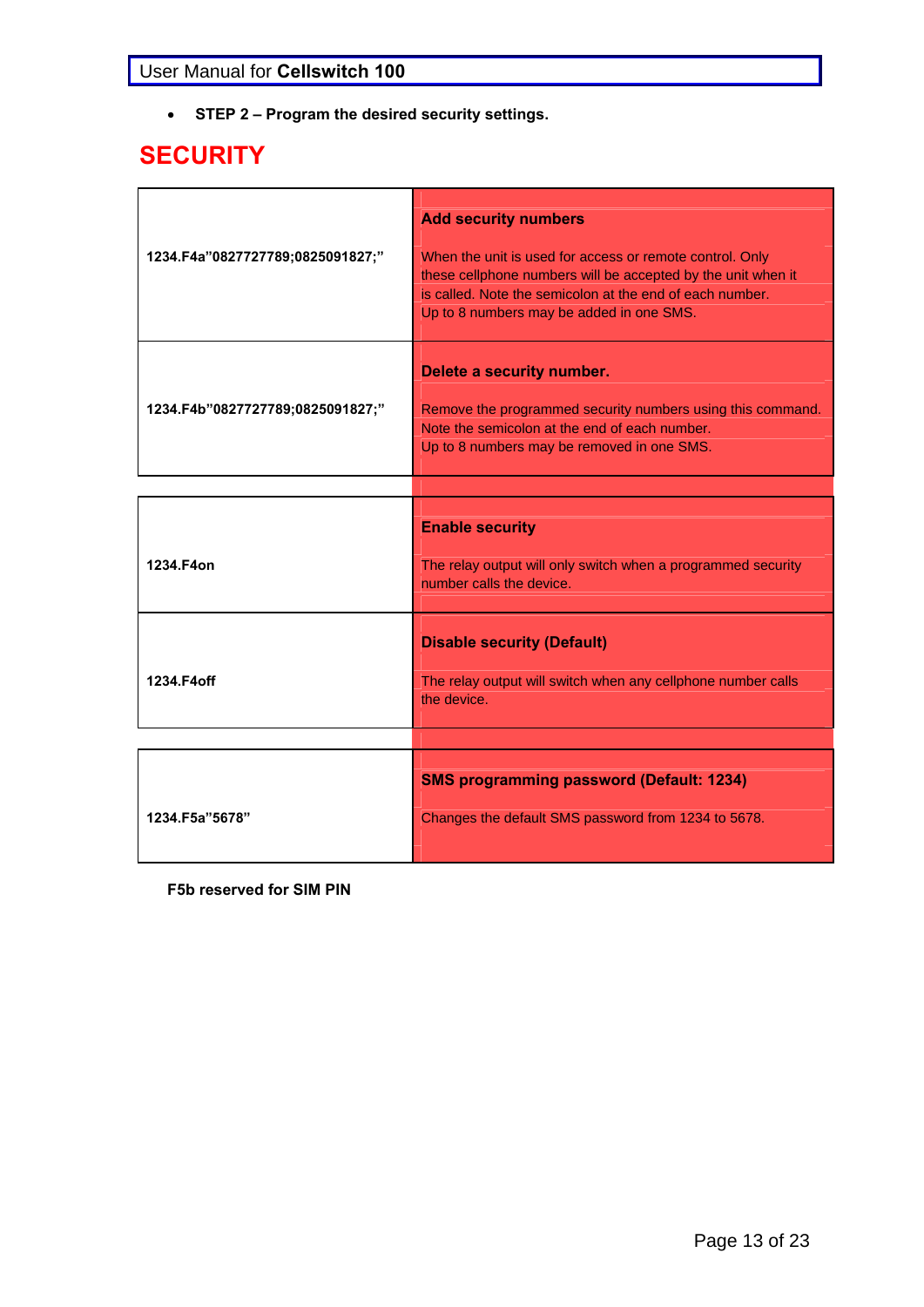**STEP 3 – Program the cellphone numbers the device must SMS when an input is triggered.** 

# **SMS REPORTING OPTIONS**

| 1234.F6a"0827727789" | <b>SMS Reporting number 1</b>                                                  |
|----------------------|--------------------------------------------------------------------------------|
|                      | Programs the first number to SMS and/or dial when an input<br>is triggered.    |
|                      | <b>SMS Reporting number 2</b>                                                  |
| 1234.F6b"0827727789" | Programs the second number to SMS and/or dial when an input<br>is triggered.   |
|                      | <b>SMS Reporting number 3</b>                                                  |
| 1234.F6c"0827727789" | Programs the third number to SMS and/or dial when an input<br>is triggered.    |
|                      | <b>SMS Reporting number 4</b>                                                  |
| 1234.F6d"0827727789" | Programs the fourth number to SMS and/or dial when an input<br>is triggered.   |
|                      | <b>SMS Reporting number 5</b>                                                  |
| 1234.F6e"0827727789" | Programs the fifth number to SMS and/or dial when an input<br>is triggered.    |
|                      |                                                                                |
|                      | <b>Send daily SMS Status report</b>                                            |
| 1234.F7on            | A SMS will be sent daily containing input/output and GSM signal<br>status.     |
|                      | Do not send daily SMS Status report (Default)                                  |
| 1234.F7off           | A SMS will NOT be sent daily containing input/output and GSM<br>signal status. |
| 1234.F7"12:00:00"    | Daily SMS Status report time (Default: 12:00:00)                               |
|                      | The time the hh:mm:ss the daily status report must be sent.                    |
|                      |                                                                                |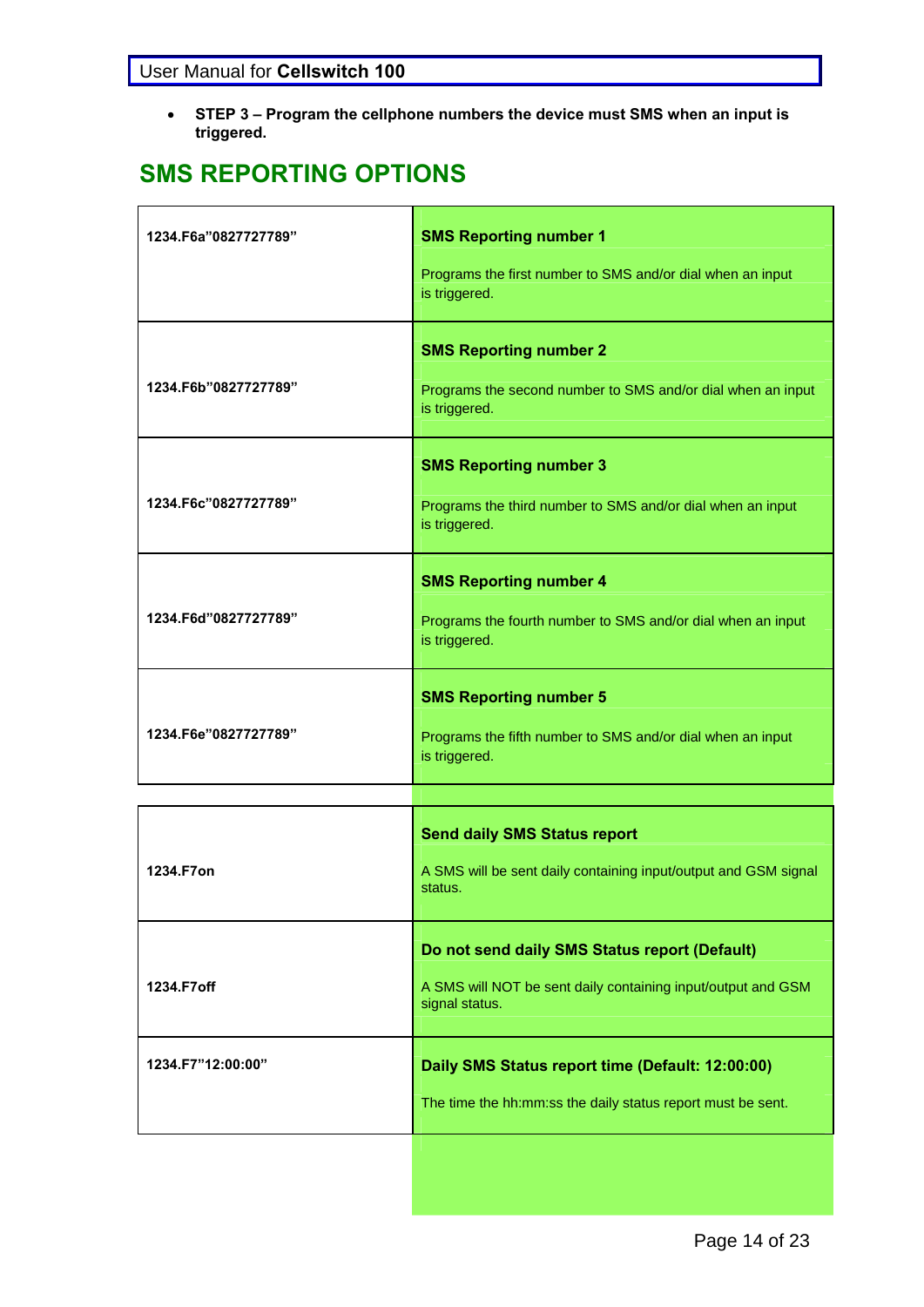| User Manual for Cellswitch 100                |                                                                                                                                                            |
|-----------------------------------------------|------------------------------------------------------------------------------------------------------------------------------------------------------------|
| <b>SMS REPORTING OPTIONS</b><br>--- CONTINUED |                                                                                                                                                            |
| 1234.F8on                                     | <b>Send Power-up SMS report</b><br>When the power to the device was interrupted it will send a<br>notification SMS when power is re-applied.               |
| 1234.F8off                                    | Do not send Power-up SMS report (Default)<br>When the power to the device was interrupted it will NOT send a<br>notification SMS when power is re-applied. |
|                                               |                                                                                                                                                            |
| 1234.F8a                                      | Send a Power-up Report to user 1 only (Default)<br>When the power-up SMS report is enabled, it will send a SMS to<br>reporting number 1 only.              |
| 1234.F8b                                      | Send a Power-up Report to all reporting numbers.<br>When the power-up SMS report is enabled, it will send a SMS to<br>all five reporting numbers.          |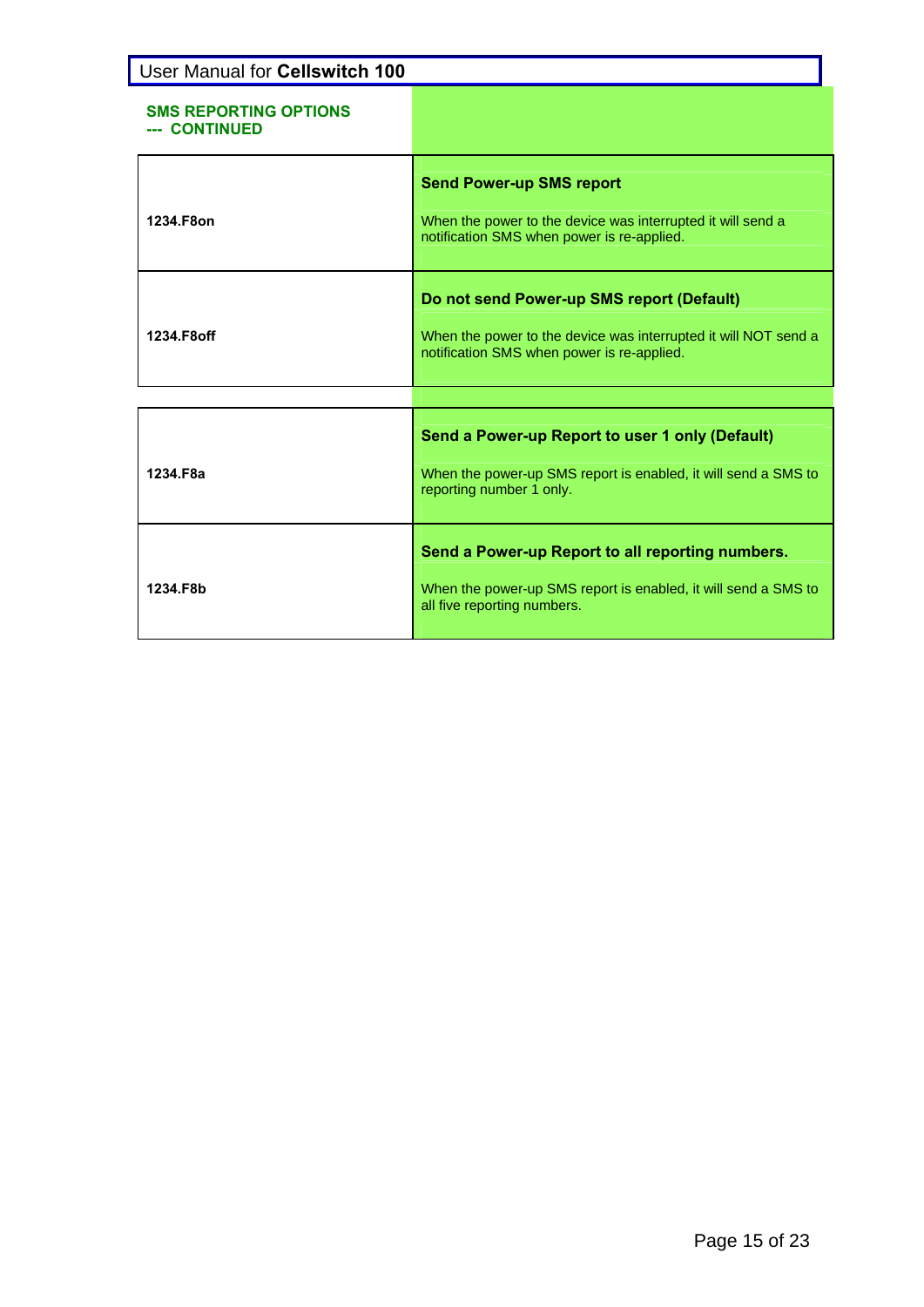**STEP 4 – Program the SMS messaged that will be sent when the inputs are triggered.** 

# **DIGITAL INPUT OPTIONS**

| 1234.F9a"Sensor 1 triggered" | <b>Input 1 high SMS</b><br>The SMS that will be sent when Input 1 is High (5 to 24 volt).             |
|------------------------------|-------------------------------------------------------------------------------------------------------|
| 1234.F9b"Water level LOW"    | <b>Input 1 low SMS</b><br>The SMS that will be sent when Input 1 is Low (0 volt or not<br>connected). |
| 1234.F9c"Power restored"     | <b>Input 2 high SMS</b><br>The SMS that will be sent when Input 2 is High (5 to 24 volt).             |
| 1234. F9d" Power tripped"    | <b>Input 2 low SMS</b><br>The SMS that will be sent when Input 2 is Low (0 volt or not<br>connected). |

|           | Input trigger (high) - (Default)                                                                    |
|-----------|-----------------------------------------------------------------------------------------------------|
| 1234.F10a | A SMS will only be sent when an input goes high (5 to 24 volt).                                     |
| 1234.F10b | Input trigger (high and low)<br>A SMS will be sent when an input goes high or low.                  |
| 1234.F10c | Input trigger (low)<br>A SMS will only be sent when an input goes low (0 volt or not<br>connected). |

| 1234.F11on  | <b>SMS the reporting numbers (Default)</b><br>The device will SMS the reporting numbers when an input is<br>triggered. |
|-------------|------------------------------------------------------------------------------------------------------------------------|
| 1234.F11off | Do not SMS the reporting numbers<br>The device will not SMS the reporting numbers when an input is<br>triggered.       |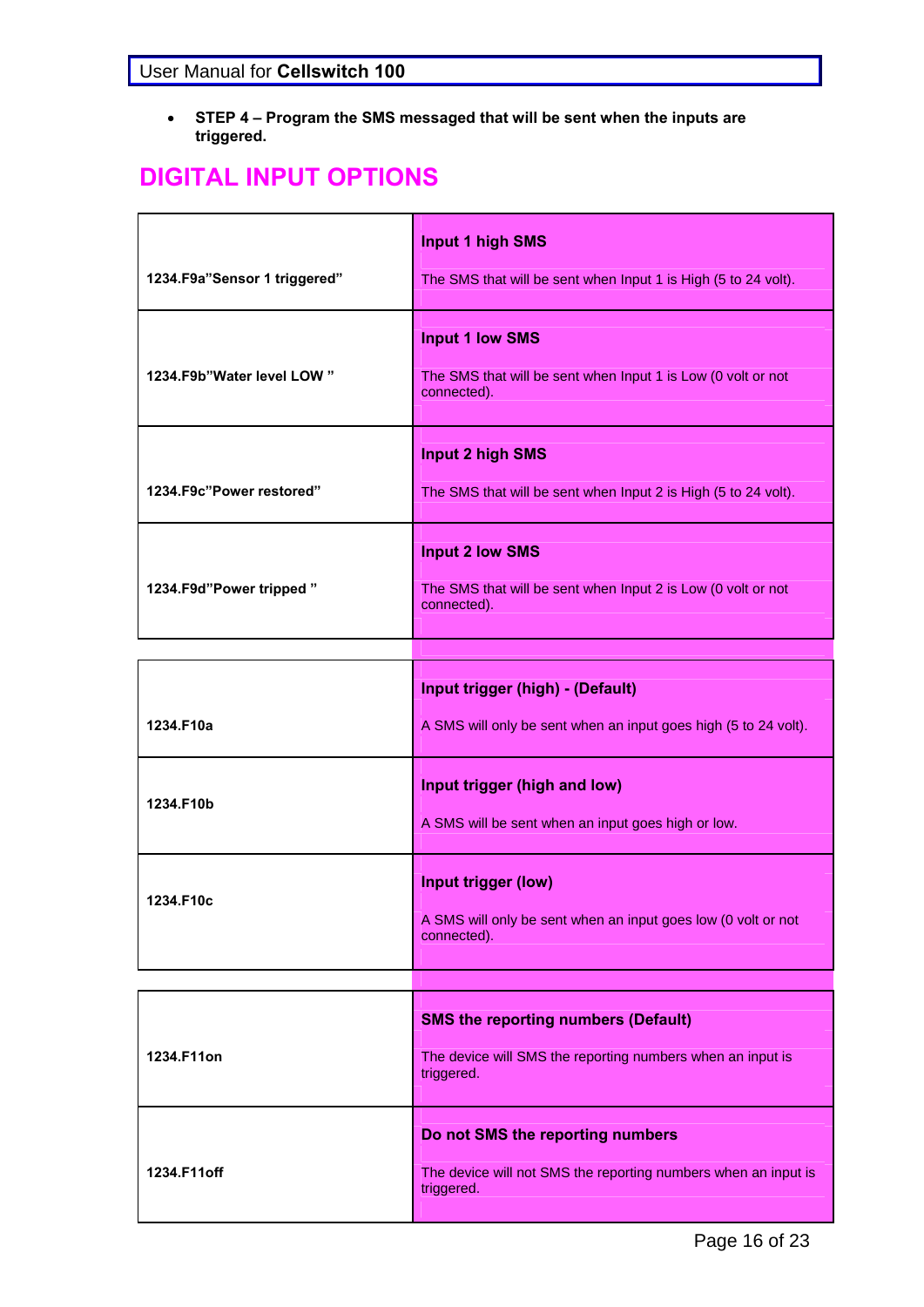| User Manual for Cellswitch 100                |                                                                                                                                                                                                                                                 |
|-----------------------------------------------|-------------------------------------------------------------------------------------------------------------------------------------------------------------------------------------------------------------------------------------------------|
| <b>DIGITAL INPUT OPTIONS</b><br>--- CONTINUED |                                                                                                                                                                                                                                                 |
| 1234.F12on                                    | <b>Call the reporting numbers</b><br>The device will first SMS, then call the reporting numbers when<br>an input is triggered.                                                                                                                  |
| 1234.F12off                                   | Do not call the reporting numbers (Default)<br>The device will only SMS and not call the reporting numbers<br>when an input is triggered.                                                                                                       |
| 1234.F13on / 1234.Arm                         | <b>Enable the inputs (Default)</b><br>If an input is triggered, a SMS will be sent.                                                                                                                                                             |
| 1234.F13off / 1234.Disarm                     | <b>Disable the inputs</b><br>If an input is triggered, no SMS will be sent.                                                                                                                                                                     |
|                                               |                                                                                                                                                                                                                                                 |
| 1234.F13a"Alarm armed"                        | <b>Inputs enabled message</b><br>When the inputs are enabled, this confirmation SMS will be<br>sent back.                                                                                                                                       |
| 1234.F13b"Alarm disarmed"                     | <b>Inputs disabled message</b><br>When the inputs are disabled, this confirmation SMS will be<br>sent back.                                                                                                                                     |
|                                               |                                                                                                                                                                                                                                                 |
| 1234.F14"3"                                   | Input 1 trigger delay time (Default: 0)<br>The time in seconds input 1 must be triggered high before a<br>SMS is sent. The delay only works on input 1. It also only works<br>when input 1 is HIGH, NOT on LOW. (Max: 24hrs or<br>86400seconds) |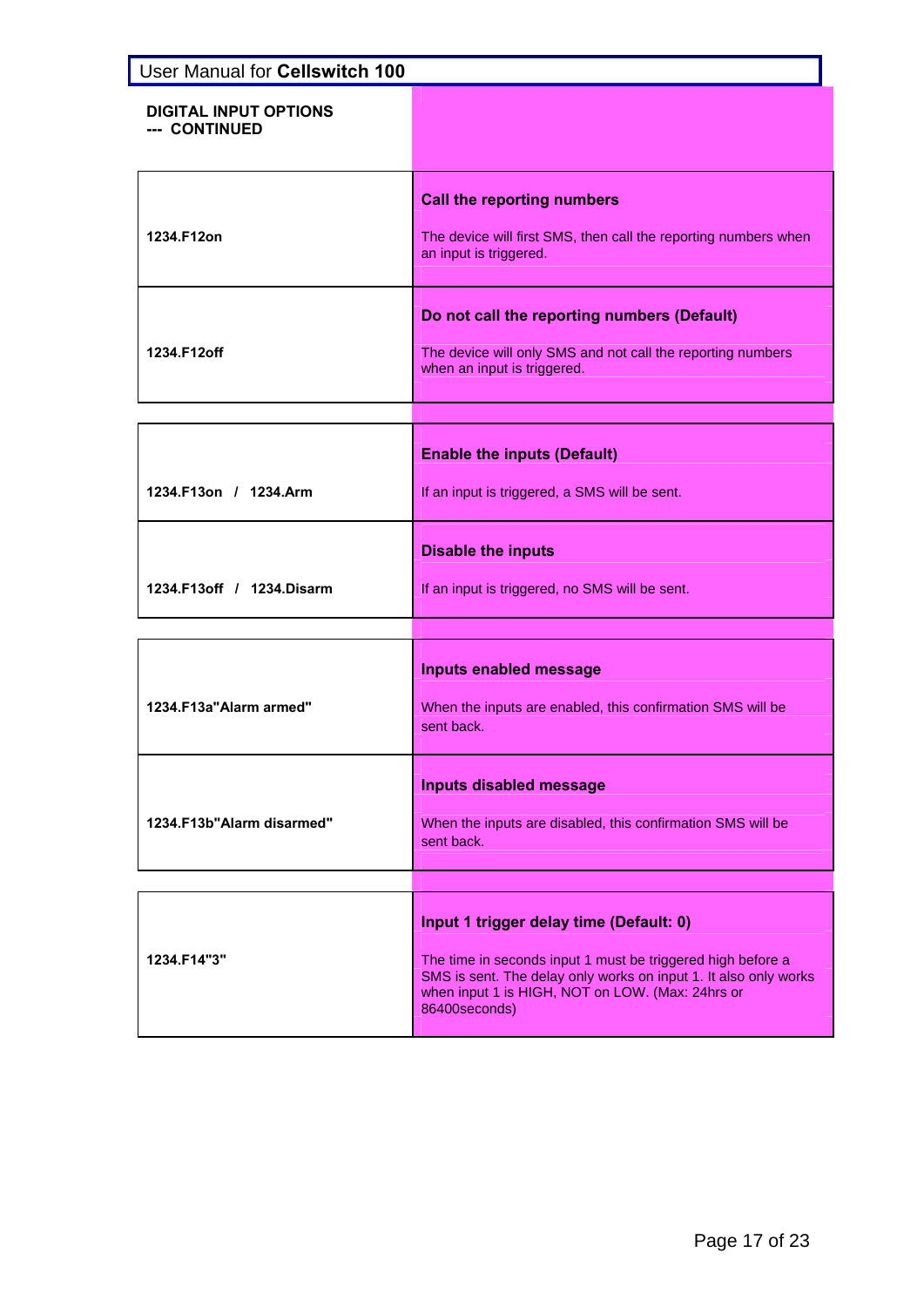**STEP 5 – Program how the output relay must behave when the device is called or sent a SMS.** 

# **OUTPUT RELAY OPTIONS**

| 1234.On     | <b>Switch the RELAY OUTPUT ON</b>                                                                                                                                                                                            |
|-------------|------------------------------------------------------------------------------------------------------------------------------------------------------------------------------------------------------------------------------|
| 1234.Off    | <b>Switch the RELAY OUTPUT OFF</b>                                                                                                                                                                                           |
|             |                                                                                                                                                                                                                              |
| 1234.F15a   | <b>Output PULSE mode (Default)</b><br>When a voice call is received the output relay will PULSE once<br>(Switch on and then off again)                                                                                       |
|             | <b>Output TOGGLE mode</b>                                                                                                                                                                                                    |
| 1234.F15b   | When a voice call is received the output relay will TOGGLE<br>(Switch either on or off)                                                                                                                                      |
|             |                                                                                                                                                                                                                              |
| 1234.F15"5" | <b>Output relay PULSE duration (Default: 1)</b><br>Programs the output relay's PULSE duration in seconds when<br>the device is called i.e. it will switch on for 5 second and then off<br>again (Max: 24hrs or 86400seconds) |
|             |                                                                                                                                                                                                                              |
| 1234.F16on  | <b>Send output switching confirmation SMS</b><br>When the unit is called/sms'd and the output relay is switched a<br>confirmation SMS will be sent back.                                                                     |
| 1234.F16off | Do not send output switching confirmation SMS<br>(Default)<br>When the unit is called/sms'd and the output relay is switched no<br>SMS will be sent back.                                                                    |
|             |                                                                                                                                                                                                                              |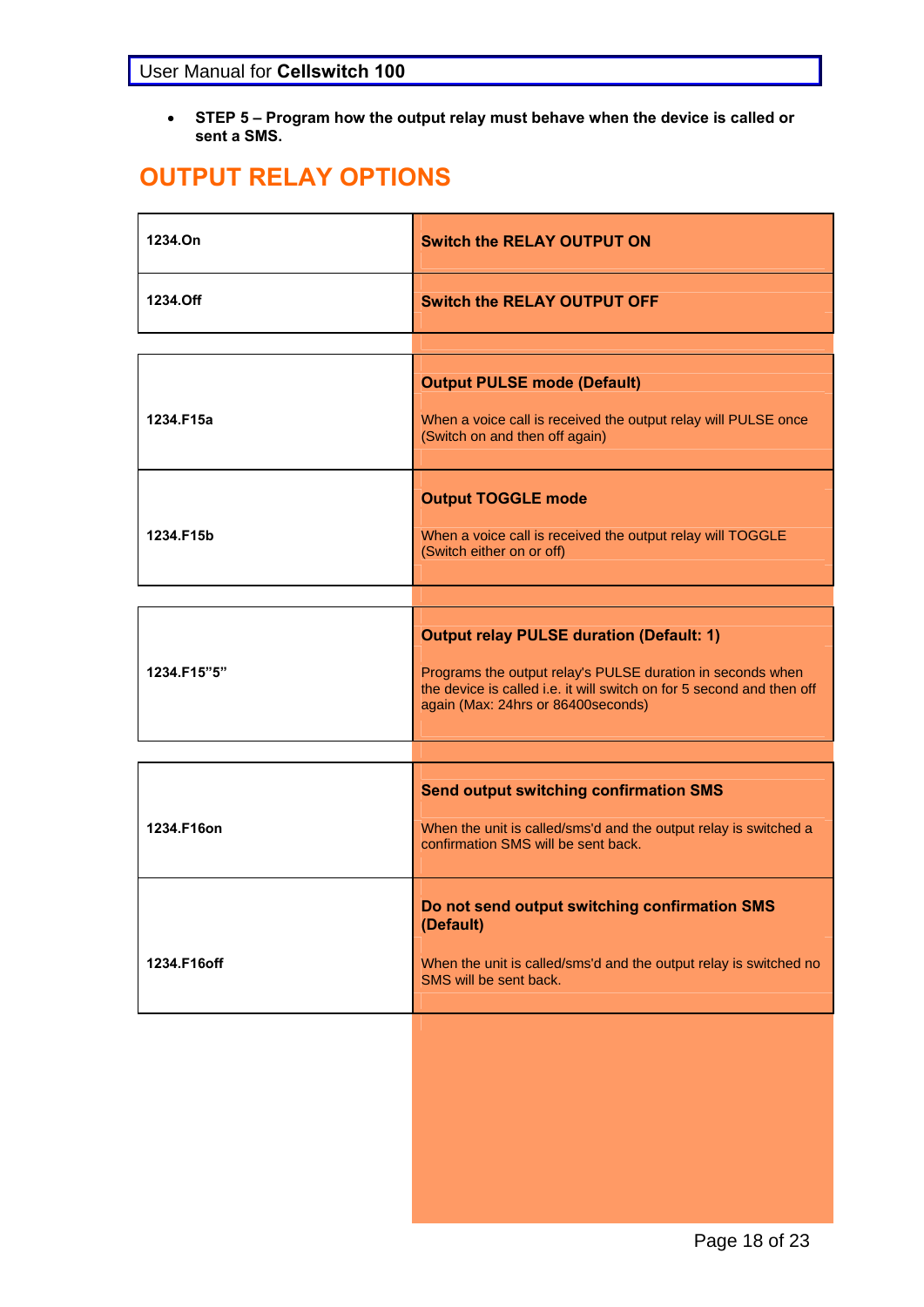| User Manual for Cellswitch 100               |                                                                                                                                                                          |
|----------------------------------------------|--------------------------------------------------------------------------------------------------------------------------------------------------------------------------|
| <b>OUTPUT RELAY OPTIONS</b><br>--- CONTINUED |                                                                                                                                                                          |
| 1234.F16a"Lights switched on"                | <b>Output relay switching ON confirmation SMS</b><br>When the unit is called and the output relay is switched on, this<br>confirmation SMS will be sent back.            |
| 1234.F16b"Lights switched off"               | <b>Output relay switching OFF confirmation SMS</b><br>When the unit is called and the output relay is switched off, this<br>confirmation SMS will be sent back.          |
| 1234.F16c"Gate Opened"                       | <b>Output relay switching PULSE confirmation SMS</b><br>When the unit is called and the output relay pulsed, this<br>confirmation SMS will be sent back.                 |
| 1234.F17on                                   | <b>Remember Relay Output Status (Default)</b><br>When power to the device was cycled, the output relay will switch<br>to the same state prior to the power interruption. |
| 1234.F17off                                  | Do not remember Relay Output Status<br>The relay outputs will be reset to off when the device power was<br>cycled.                                                       |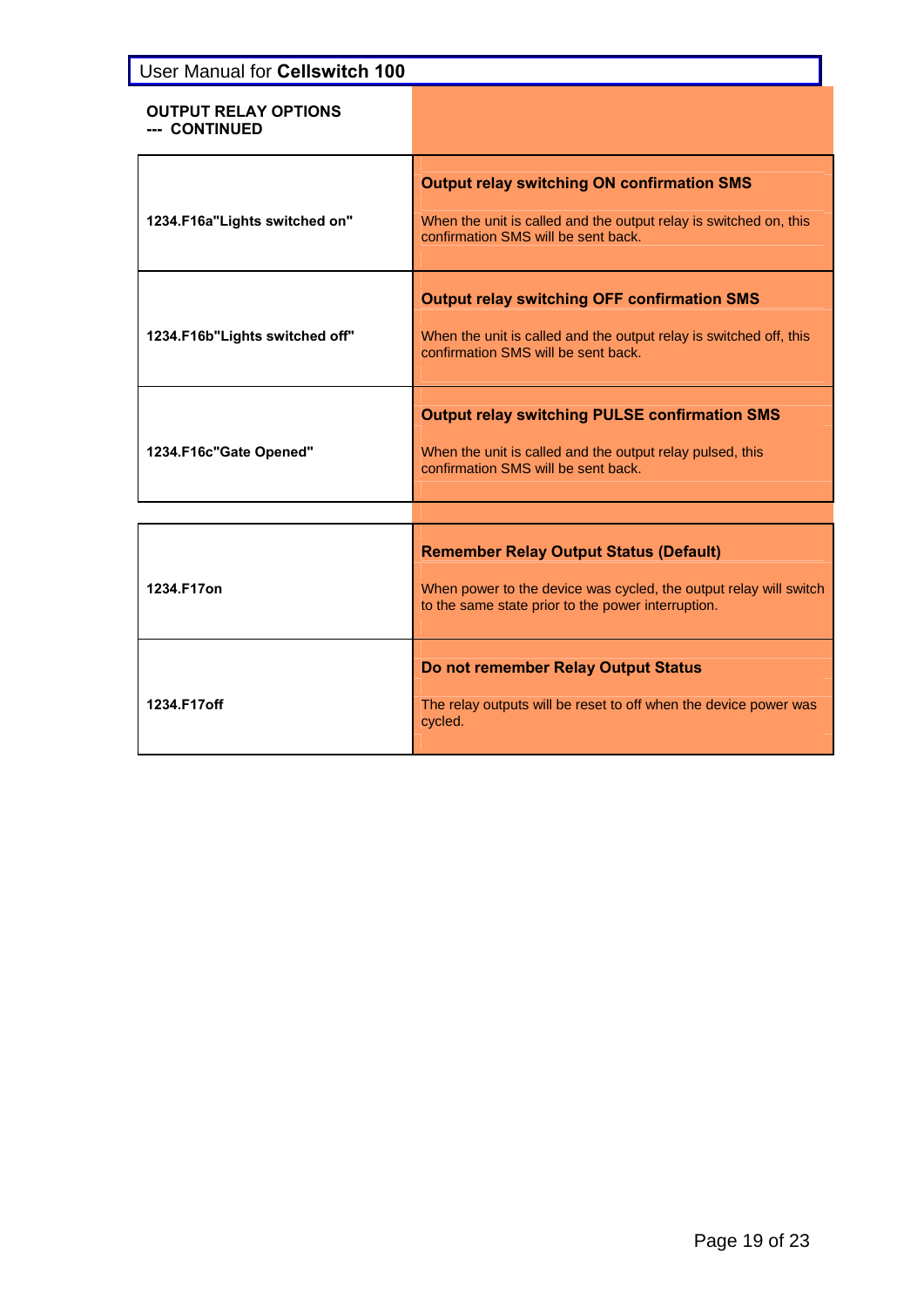**STEP 7 – Test the device by checking GSM signal strength, inputs and outputs.** 

# **SMS I/O CONTROL COMMANDS**

| 1234.Status  | Request Input/Output and signal quality status.                            |
|--------------|----------------------------------------------------------------------------|
|              |                                                                            |
| 1234.Signal  | Requests the GSM signal strength 1,0 = Bad Signal.<br>$30,0 = Full signal$ |
|              |                                                                            |
| 1234.Airtime | Requests the remaining airtime on a pre-paid sim.                          |
|              |                                                                            |
| 1234.On      | <b>Switch the RELAY OUTPUT ON</b>                                          |
| 1234.Off     | <b>Switch the RELAY OUTPUT OFF</b>                                         |
|              |                                                                            |
| 1234.Arm     | <b>Enable the inputs</b><br>If an input is triggered, a SMS will be sent.  |
|              |                                                                            |
|              | <b>Disable the inputs</b>                                                  |
| 1234.Disarm  | If an input is triggered, no SMS will be sent.                             |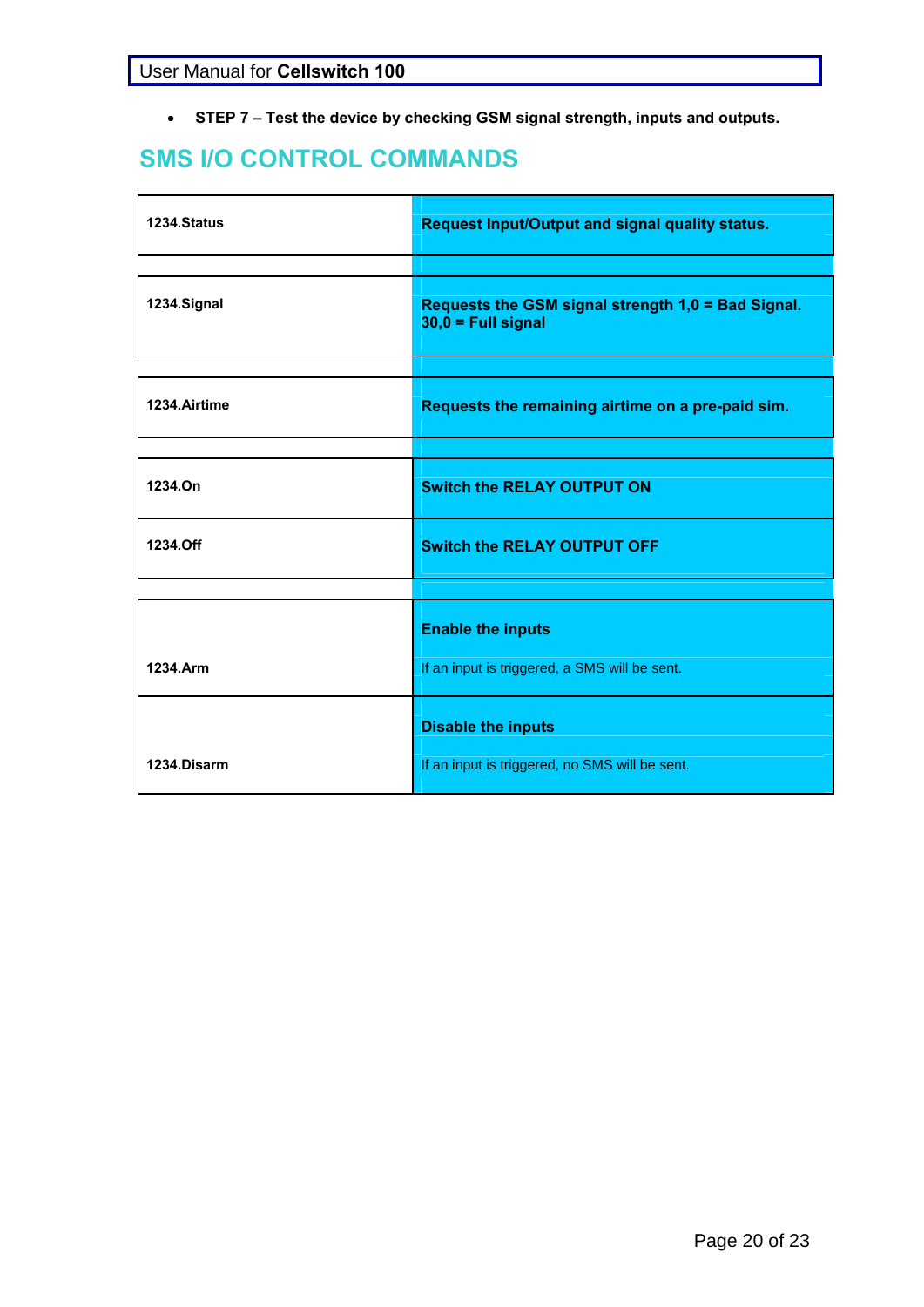#### **General Specifications:**

| <b>Operating Temperature</b> | $-10^{\circ}$ C to $+50^{\circ}$ C                        |
|------------------------------|-----------------------------------------------------------|
| <b>Storage Temperature</b>   | -40 $^{\circ}$ C to +70 $^{\circ}$ C                      |
| <b>Operating Humidity</b>    | 35 to 85% Relative Humidity, No Condensation              |
| <b>Storage Humidity</b>      | 35 to 90% Relative Humidity, No Condensation              |
| <b>Vibration Resistance</b>  | 10 to 57 Hz: 0.075mm Half Amplitude                       |
| - Direct Mounting            | 57 to 150 Hz: 4.9 m/s <sup>2</sup> Acceleration           |
|                              | Sweep Count for X, Y, Z: 10 times (80 min. in each        |
|                              | direction).                                               |
| <b>Shock Resistance</b>      | 4.9 m/s <sup>2</sup> Acceleration, Action Time: 11ms      |
|                              | 3 times in each direction X, Y, Z                         |
| Noise Immunity               | 1000 Vp-p, 1 µS, 30 to 100Hz                              |
| Dielectric Withstand Voltage | 1500 Vac > 1 minute, tested between all points, terminals |
|                              | and ground.                                               |
| <b>Insulation Resistance</b> | 5Mohm > at 500 Vdc, tested between power terminals and    |
|                              | ground.                                                   |
| <b>PSU Ground</b>            | Grounding resistance 100ohm or less.                      |

#### **Caution**

- Units should not be installed in areas subject to the following conditions: excessive or conductive dust, corrosive or flammable gas, moisture or rain, excessive heat, regular impact shocks or excessive vibration.
- Do NOT use this equipment for medical or mission critical applications as the cellphone networks supply a best effort service and may not always be online. Always use a failsafe system in conjunction with this device.
- Take special care not to allow debris to fall into the unit during installation e.g. cut wires shavings etc.
- Always ensure that the mounted unit is kept as far away as possible from high-voltage cables, high-voltage equipment and high-voltage power equipment.
- Do not lay signal cables near high-voltage power cabling or cabinet housing along the same trunking duct. Effects of noise or surge induction may occur. Keep signal cables of more than 100mm (3.94") away from these power cables.
- Cut of all phases from the power source before installation or performing wiring work to avoid electrical shock. Incorrect operation can lead to serious damage to the product.
- Cut of all phases from the power source before installing/removing extension or communication cables to modules to avoid electrical shock, incorrect operation or serious damage to product.
- Replace the terminal cover provided, after insulation or wiring work is completed, and before supplying power and operating the unit to avoid electrical shock.
- When using an incorrect power source or performing incorrect operation, serious damage will occur regardless of the level of the voltage and frequency.
- During transportation avoid any impact as the Cellswitch is a precision instrument. It is necessary to check the operation of the Cellswitch after transportation, in case of any impact damage.
- When storing the Cellswitch, conform to the environmental conditions specified by the general specification.
- Terminal screws should be tightened to between 0.5 and 0.8 Nm up to a maximum of 1.2Nm. Screws must be secured to prevent a loose connection thus avoiding a malfunction.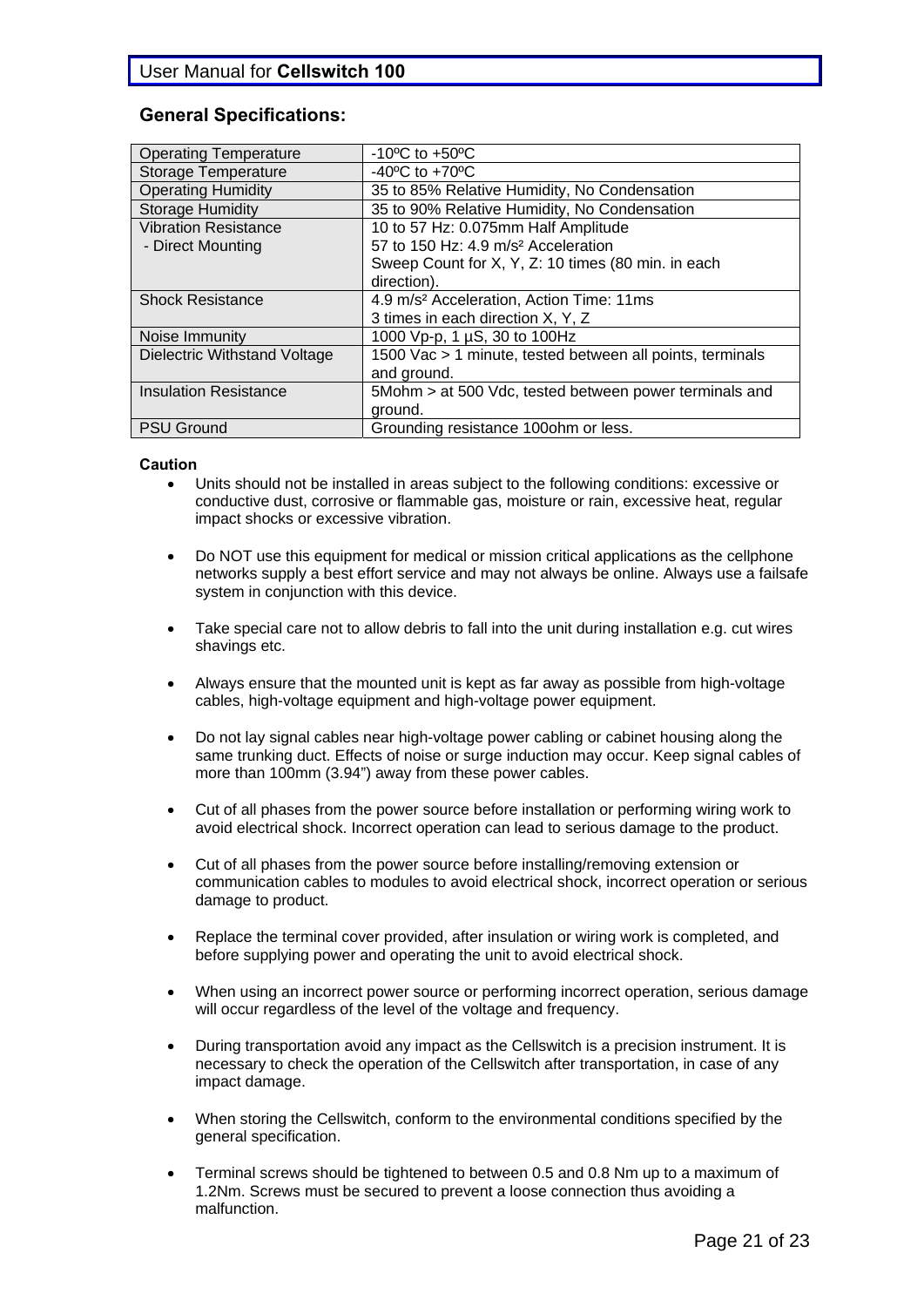# **Diagnostics**

# **Preliminary Checks**

| <b>Before Power up</b> | □ Check 230Vac Power Supply Wiring<br>$\Box$ Check Ground Wiring<br>$\Box$ Check Digital Input Wiring<br>□ Check Relay Output Wiring<br>$\Box$ Check Sim Card |
|------------------------|---------------------------------------------------------------------------------------------------------------------------------------------------------------|
| Power the device up    | Check that Power LED turns on for about<br>10 seconds, then start flashing.                                                                                   |
| <b>During Testing</b>  | During this testing stage take extreme care not to<br>touch any live or electro-static sensitive parts.                                                       |

## **LED Indicator**

| <b>Status LED</b> | On Power-up the LED will stay on for about 10<br>seconds then start flashing. |
|-------------------|-------------------------------------------------------------------------------|
|                   | If the LED does not start flashing and stays on, do<br>the following checks:  |
|                   | $\Box$ Check that the SIM CARD is installed properly.                         |
|                   | Check that the SIM CARD PIN is disabled.                                      |
|                   | Check that the ANTENNA is installed properly.                                 |
|                   | <b>Check SIGNAL STRENGTH.</b>                                                 |
|                   |                                                                               |

#### **Maintenance**

• Do Preliminary Checks